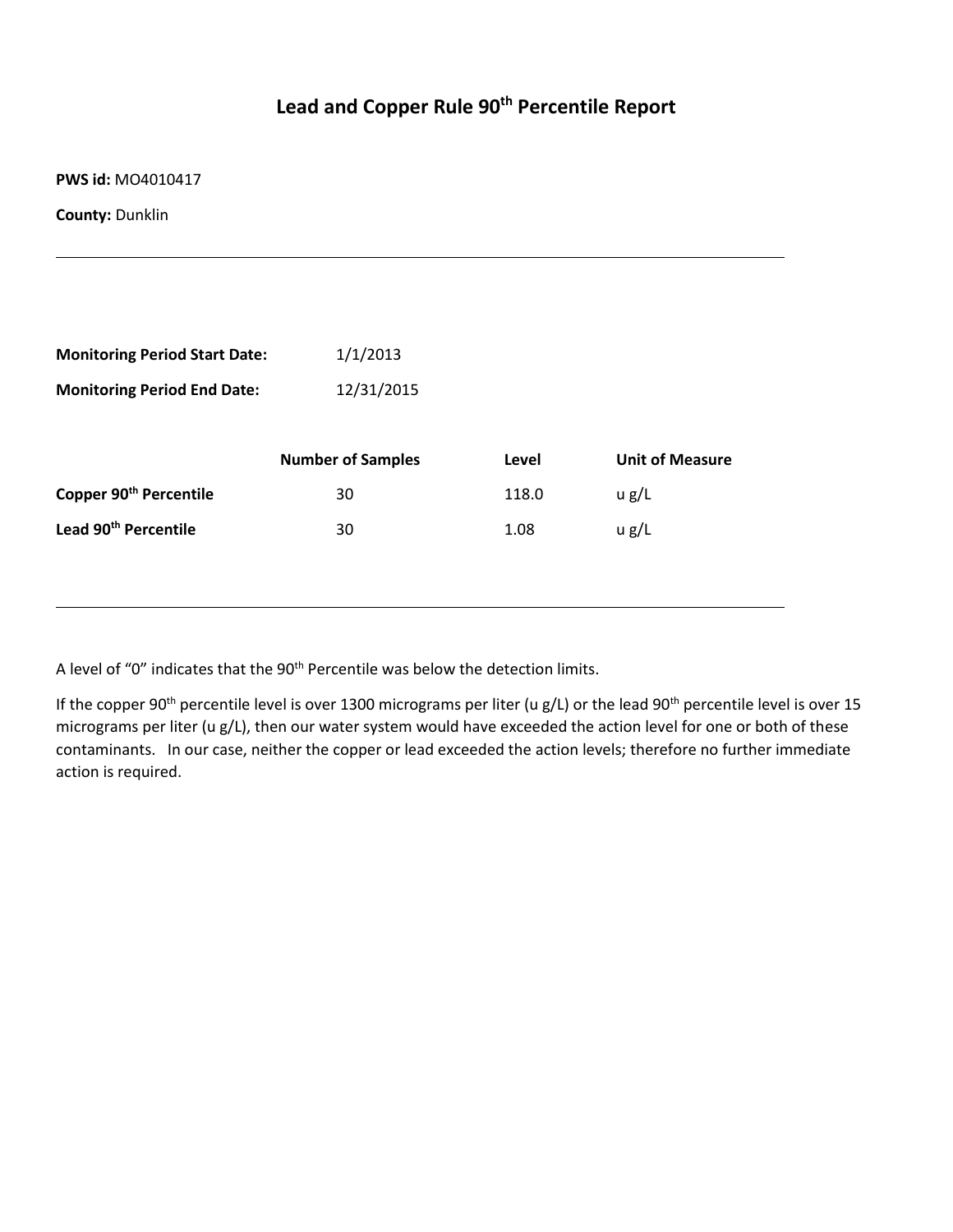## **Kennett Board of Public Works Collection Year 2015 Date of Report: 12/21/2015**

| Sample #                | <b>Sample ID</b> | <b>Date</b> | <b>Time</b> | Parameter | <b>Results</b> | <b>MCL</b> | <b>Units</b> |
|-------------------------|------------------|-------------|-------------|-----------|----------------|------------|--------------|
| $\mathbf{1}$            | AC49794          | 8/25/2015   | 5:30 AM     | Lead      | < 0.001        | 0.015      | mg/L         |
| $\overline{2}$          | AC49795          | 8/25/2015   | 7:15 AM     | Lead      | 0.00493        | 0.015      | mg/L         |
| 3                       | AC49796          | 8/25/2015   | 3:30 PM     | Lead      | < 0.001        | 0.015      | mg/L         |
| $\overline{\mathbf{4}}$ | AC49797          | 8/25/2015   | 7:00 AM     | Lead      | < 0.001        | 0.015      | mg/L         |
| 5                       | AC49798          | 8/25/2015   | 7:00 AM     | Lead      | < 0.001        | 0.015      | mg/L         |
| 6                       | AC49799          | 8/25/2015   | 7:35 AM     | Lead      | < 0.001        | 0.015      | mg/L         |
| 7                       | AC49800          | 8/25/2015   | 5:00 AM     | Lead      | < 0.001        | 0.015      | mg/L         |
| 8                       | AC49801          | 8/25/2015   | 10:00 AM    | Lead      | < 0.001        | 0.015      | mg/L         |
| 9                       | AC49802          | 8/25/2015   | 6:45 AM     | Lead      | < 0.001        | 0.015      | mg/L         |
| 10                      | AC49803          | 8/25/2015   | 6:30 AM     | Lead      | < 0.001        | 0.015      | mg/L         |
| 11                      | AC49804          | 8/25/2015   | 7:00 AM     | Lead      | < 0.001        | 0.015      | mg/L         |
| 12                      | AC49805          | 8/25/2015   | 6:30 AM     | Lead      | < 0.001        | 0.015      | mg/L         |
| 13                      | AC49806          | 8/25/2015   | 7:35        | Lead      | 0.00182        | 0.015      | mg/L         |
| 14                      | AC49807          | 8/25/2015   | 6:00 AM     | Lead      | < 0.001        | 0.015      | mg/L         |
| 15                      | AC49808          | 8/25/2015   | 6:55 AM     | Lead      | 0.00236        | 0.015      | mg/L         |
| 16                      | AC49809          | 8/26/2015   | 3:00 PM     | Lead      | < 0.001        | 0.015      | mg/L         |
| 17                      | AC49810          | 9/1/2015    | 6:15 AM     | Lead      | < 0.001        | 0.015      | mg/L         |
| 18                      | AC49811          | 8/27/2015   | 9:30 AM     | Lead      | < 0.001        | 0.015      | mg/L         |
| 19                      | AC49812          | 8/25/2015   | 6:30 AM     | Lead      | < 0.001        | 0.015      | mg/L         |
| 20                      | AC49813          | 8/25/2015   | 4:30 AM     | Lead      | < 0.001        | 0.015      | mg/L         |
| 21                      | AC49814          | 8/25/2015   | 7:00 AM     | Lead      | < 0.001        | 0.015      | mg/L         |
| 22                      | AC49815          | 8/25/2015   | 6:30 AM     | Lead      | < 0.001        | 0.015      | mg/L         |
| 23                      | AC49816          | 8/27/2015   | 7:09 AM     | Lead      | < 0.001        | 0.015      | mg/L         |
| 24                      | AC49817          | 8/25/2015   | 5:25 AM     | Lead      | 0.00108        | 0.015      | mg/L         |
| 25                      | AC49818          | 8/25/2015   | 4:45 AM     | Lead      | < 0.001        | 0.015      | mg/L         |
| 26                      | AC49819          | 8/27/2015   | 6:30 AM     | Lead      | < 0.001        | 0.015      | mg/L         |
| 27                      | AC49820          | 8/25/2015   | 6:00 AM     | Lead      | < 0.001        | 0.015      | mg/L         |
| 28                      | AC49821          | 8/25/2015   | 6:30 AM     | Lead      | < 0.001        | 0.015      | mg/L         |
| 29                      | AC49822          | 8/25/2015   | 4:00 AM     | Lead      | 0.00101        | 0.015      | mg/L         |
| 30                      | AC49823          | 8/25/2015   | 6:30 AM     | Lead      | < 0.001        | 0.015      | mg/L         |